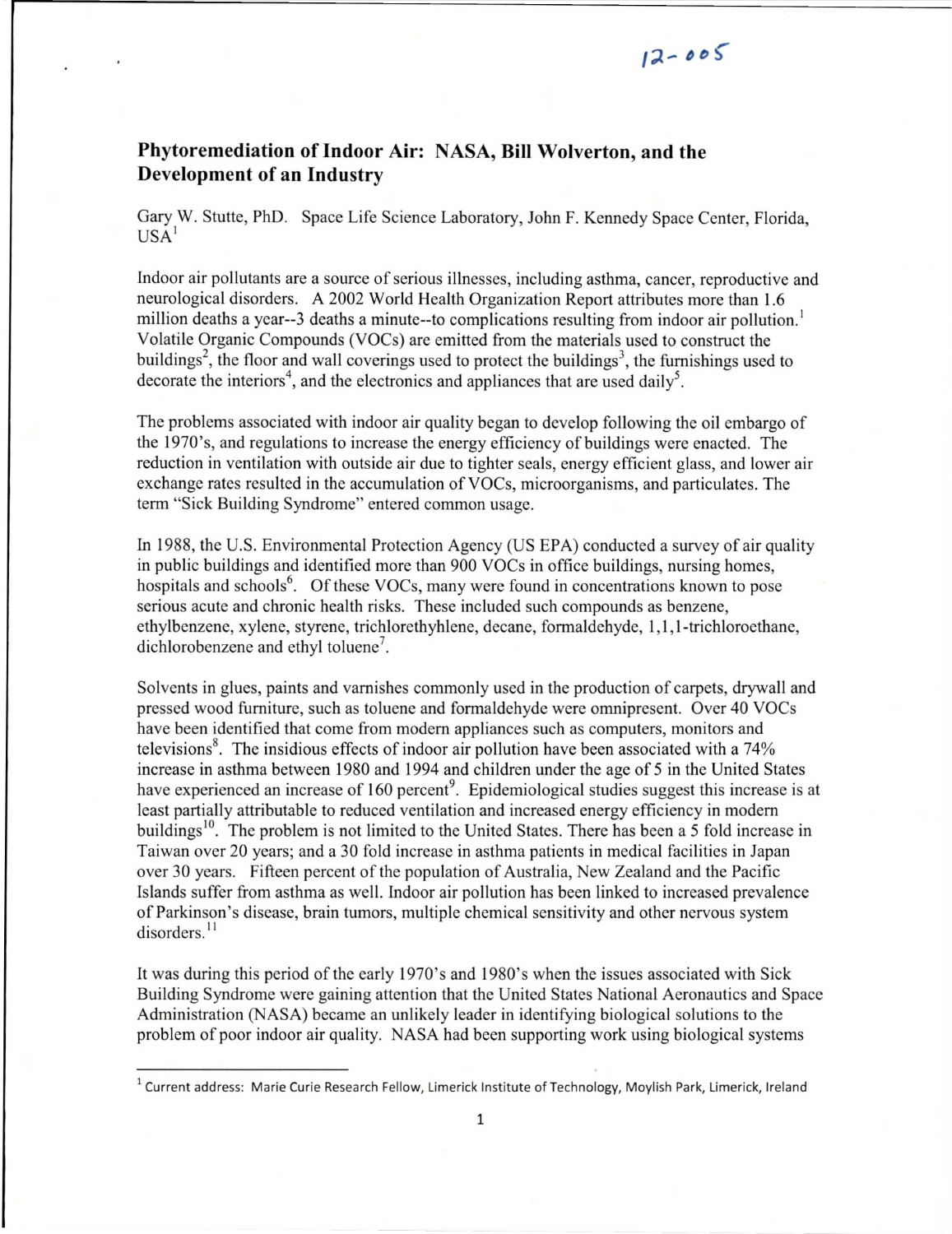for atmospheric regeneration since the 1950's, with the emphasis on using photosynthetic systems for the removal of carbon dioxide and regeneration of oxygen as part of a life support system<sup>12</sup>. The then Soviet Union was conducting tests using algae systems in the BIO-1 program (1964-1968) to regenerate the air at the Siberian Branch of the Soviet Academy of Sciences in Krasnoyarsk (Later renamed the Institute of Biophysics). These tests were expanded to include the use of higher plants in the BIOS-2 testing in the 1970's, and humans during BIO-3 in the  $1980's<sup>13</sup>$ . Within NASA, large scale testing of bioregenerative life support systems was conducted in the Biomass Production Chamber (BPC) at Kennedy Space Center, Florida as part of the Controlled Ecological Life Support Systems (CELSS) Breadboard project.<sup>14</sup> However, the use of higher plants for cleaning the air did not evolve directly from these programs, but rather from the unlikely source at NASA's Mississippi Test Facility in Hancock County, Mississippi.

NASA<sup> $i$ </sup>had spectacular success with the development of the Mercury, Gemini and Apollo Programs that culminated in the Moon landings. The Mississippi Test Facility had been crucial in the development and testing of the rocket engines that propelled the Saturn V rockets into orbit. When the Apollo program ended, and the end of production of the Saturn V rockets, there was a dramatic decrease in funding to NASA and the future of the Mississippi Test Facility was in doubt. Jackson Balch, NASA Center Director, seized this period of uncertainty, and established an Applications Engineering Office to actively operate in a "marketplace" of science and develop a synergism in research that could cross bureaucratic, governmental, and disciplinary lines<sup>15</sup>. Director Balch then set out to find people to implement this strategy.

Bill Wolverton had became known to Director Balch three years earlier during a presentation Bill made at WinRock Farms, Arkansas on his finding that aquatic plants were capable of absorbing Agent Orange (mixture of 2,4,5-T,and 2,4 D) and organophosphate insecticides, used extensively during the Vietnam war<sup>16</sup>. Director Balch believed that practical application of environmental science would be critical to the continued operation of the test facility, and he was convinced Bill Wolverton's background was ideal for this new role.

Bill Wolverton was born in rural Mississippi in 1932 at the peak of the Great Depression, was raised in Mississippi, graduated high school and then served in the United States Air Force during the Korean Conflict. After leaving active service, he remained in the Air National Guard, and began his college education. He was awarded a Bachelor of Science Degree in Chemistry from Mississippi College in 1960, conducted graduate research on multiple myeloma and rheumatoid arthritis in the department of Microbiology arid Biochemistry at the University ofMississippi Medical Center in Jackson, MS. He then,accepted a position as a civilian scientist at the Naval Weapons Laboratory in Dahlgren, VA as head of the Chemical/Biological Branch Laboratory where he researched methods for protection of military personnel from chemical and biological warfare.

In 1965 he was transferred a bit closer to home at Eglin Air Force Base in the panhandle of Florida. There he continued his work on the protection from and decontamination of, chemical warfare agents, especially organophosphate agents, including VX gas, Sarin and Mustard gas. His and his research resulted in multiple patents. <sup>17,18,19</sup> While working at Eglin Air Force Base, he resumed graduate studies and focused on marine biology at the University of West Florida, Pensacola, Florida.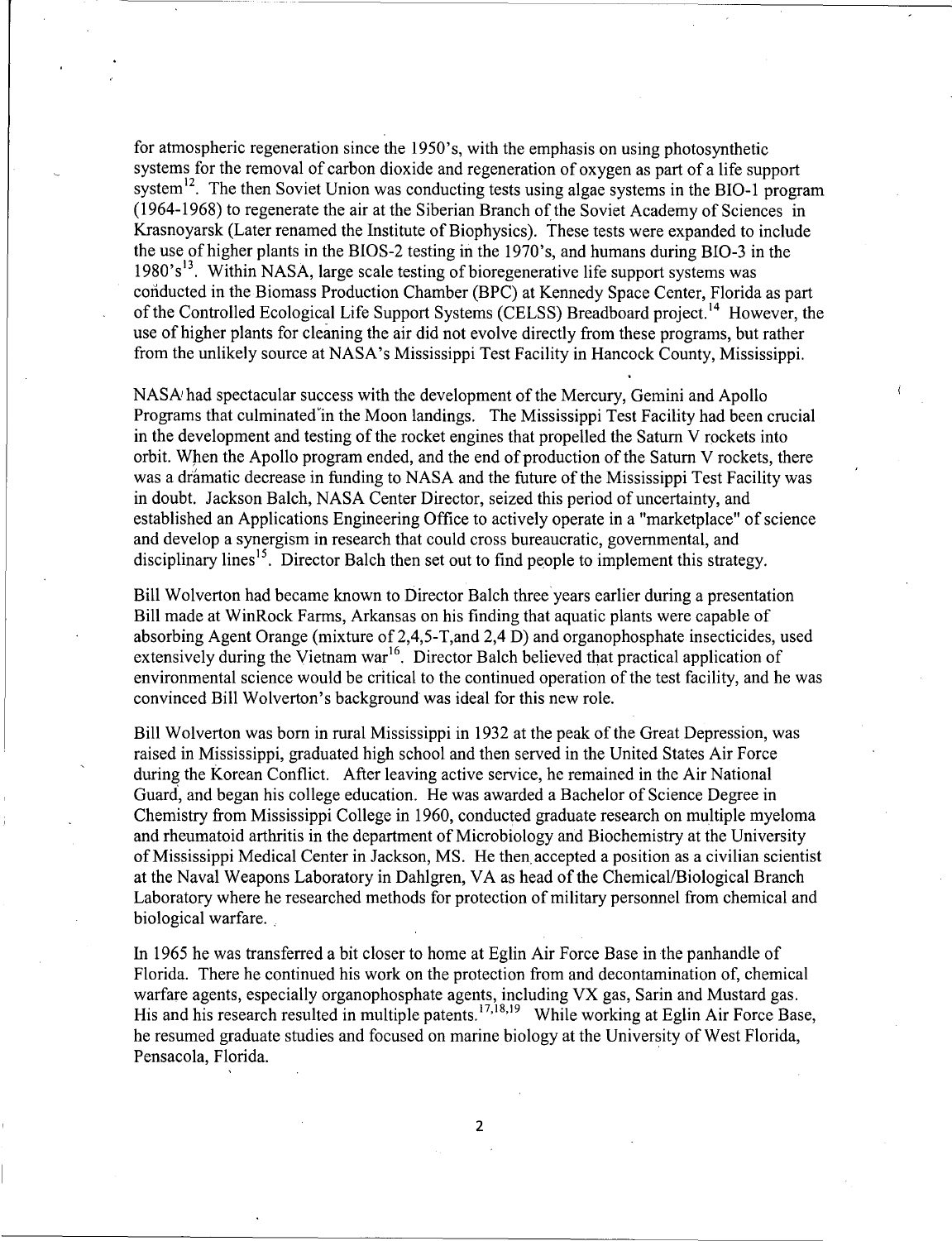In 1971, Director Balch and Henry Auter, Director of Applications Engineering, recruited Bill Wolverton away from Eglin Air Force Station to head the Environmental Research Laboratory at NASA's Mississippi Test Facility. The primary objectives of the Environmental Research Laboratory were to 1) Research the environment's natural abilities to cleanse itself; 2) Research a closed ecological life support system for long-term space habitation; and 3) Provide usable Spin-off technologies to the American public.<sup>2</sup>

Upon assuming the position as head of the Environmental Research Lab, it became clear that the immediate need was to demonstrate the relevancy of environmental research to NASA. Bill Wolverton requested, and received, support from Director Balch to develop a constructed wetlands on the site in order to remove the toxic wastes that were accumulating in the environment though years of test firing of rocket engines. This investment paid immediate dividends, and the constructed wetlands are still functioning today. The value of this work to NASA was summarized below:

*"Before Wolverton began his research at the MTF* in 1971, *government andprivate entities paid large sums ofmoney trying to eradicate the planti*<sup>l</sup> . *Through the plant program, however, the hyacinth became useful as a natural resource, cleaning domestic and laboratory waste water with* its *large root system resembling octopus tentacles. Wolverton and McDonald used the plants, which produce beautiful lavender blossoms to clean all waste generated at the NSTL, including laboratory waste containing chemicals and heavy metals.*

*In the final analysis, the plant program saved the government more than* \$1 *million up front, and millions more for operations and maintenance will be saved over the years. Wolverton gained worldwide recognition for the Vascular Aquatic Plant program. Newsmen, from Germany, England, Japan, and many other countries, visited the NSTL<sup>22</sup> in order to obtain the plant program story for their viewers. Wolverton and the aquatic plant program were also featured on major American television networks, such as NBC and CNN. In addition, Wolverton assisted with designing and installing similar waste treatment systems in Coral Springs, Disney World, Florida; Hercules, and San Diego, California; and Rio Hondo, Texas. ,,23*

Although NASA's Apollo Program had ended, NASA's interest in human space flight had not. In the early 1970's NASA and the Soviet Union began cooperating in space, and three manned SkyLab Space station missions were conducted. During the SkyLab 3 mission, samples of the atmosphere were returned for analysis, and they yielded surprising results. There were over 300 VOCs detected in the SkyLab samples and 107 of those were identified in the crew compartments during manned missions. NASA immediately recognized that selection of materials low in the emission oftoxic VOCs would be critical to maintaining the health of the crew. This recognition resulted in extensive off-gassing tests of any material used in spaceflight. Extensive in situ and post-flight monitoring of the spacecraft continues within NASA, and the range of VOCs from the most recent Space Shuttle and International Space Station Missions is publically available.<sup>24</sup>

Bill Wolverton had continued his studies with wetlands at the Institute for Advanced Studies, and obtained his Doctorate degree in environmental engineering in 1978. Following the SkyLab missions, Bill Wolverton and colleague, Rebecca McDonald, turned their attention to the problem ofindoor air quality. They asked themselves whether plants could remove toxic chemicals from the air in the same manner that aquatic plants were removing toxins from the environment.

-------------------------------------~----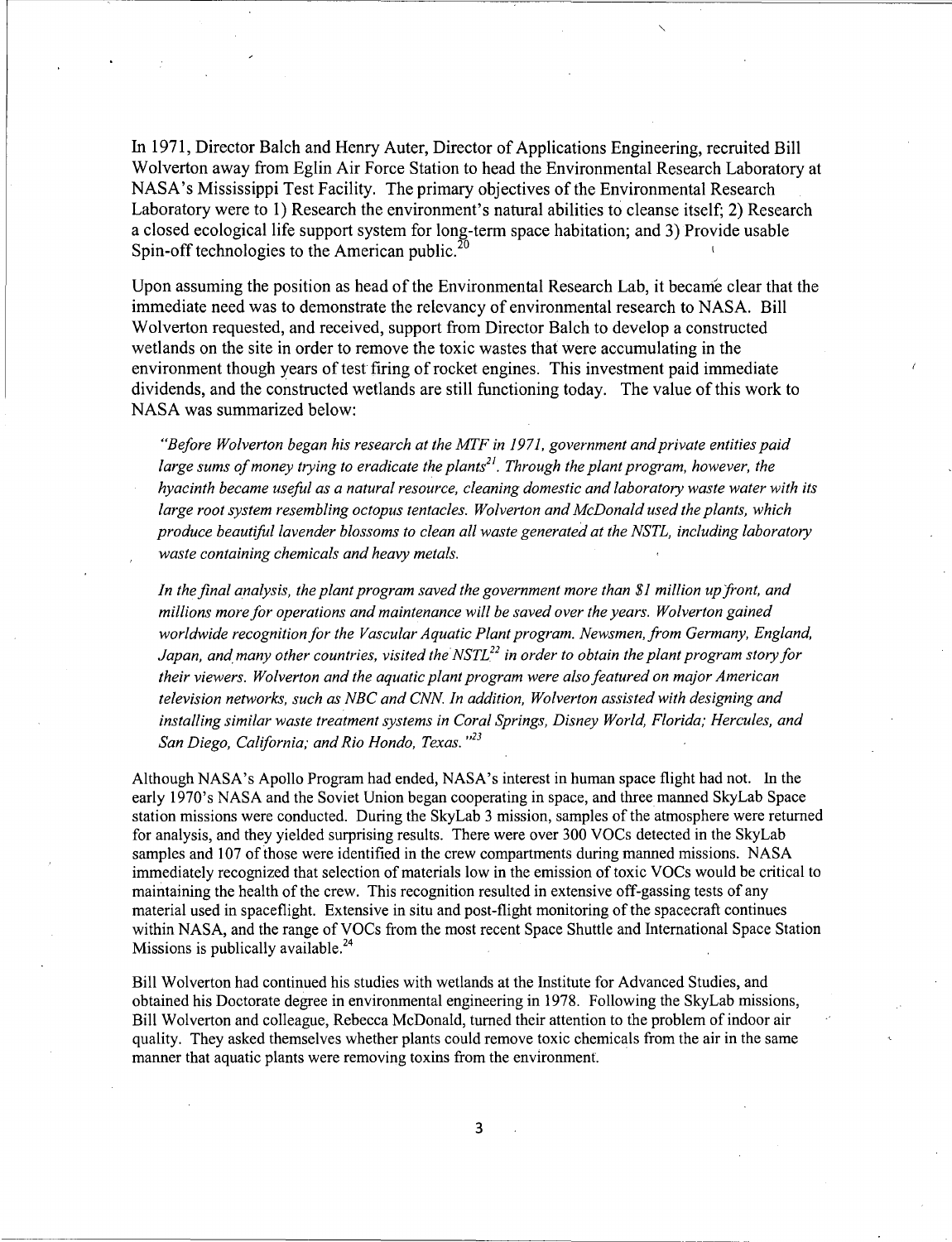Bill approached the Center Director in 1980 for funding, and was provided a modest budget from the Center Director's Discretionary Funds to assess the ability of foliage plants to purify the air from energy efficient homes and future space stations. They choose to focus on formaldehyde, a VOC that was receiving considerable attention as an indoor pollutant at the time, due to its widespread use in pressed wood, and insulation used in the home and in house trailers. A small test chamber was built, and Golden Pothos *(Scindapsus aureus),* nephthytis *(Syngonium podophyllum)* and sweet potato *(Ipomoea hatatas)* were tested for their ability to remove formaldehyde from the atmosphere. It was found that the concentration ofVOC's could be reduced when common houseplants were introduced into the closed environment. This was a very important finding, and they began to further research plant removal of formaldehyde and other VOCs from the air.

These initial experiments were very encouraging, with all three species showing dramatic reductions in formaldehyde concentrations in the chambers over a 24 hour cycle. These results were first published as an internal NASA technical memorandum in 1982.<sup>25</sup> Additional testing was performed and the results of the NASA research were published in the Journal of Economic Botany in  $1984^{26}$ . One of the conclusions of the research was:

"Based on the *Chlorophytum elatum* var. *vittatum* data, one spider plant in a 3.8 I (l gal) pot can effect the removal of 31,220-62,440  $\mu$ g CH<sub>2</sub>0/6hr. To meet the air purification needs of the home just described, 8-15 spider plants (3.8 l pot size) would be need to purify the air continuously"<sup>27</sup>.

NASA promoted the release of these findings, and the results were enthusiastically welcomed by the public. Dr. Wolverton continued these studies, and examined the ability of plants to remove combustion gases, which are the primary indoor pollutants for most of the developing world. These results were published in the Journal of the Mississippi Academy of Sciences in 1985.<sup>28</sup>

Realizing the value of these findings, the leaders of the interior plantscape industry approached Dr. Wolverton about additional funding for his research. As a result of these discussions, The Associated Landscape Contractors of America (ALCA, now known as the Professional Landcare Network) approached the senior management of the newly renamed John C. Stennis Space Center, about jointly funding a two year study to evaluate the effects of the most common houseplants in the industry on their ability to remove VOCs from the air.<sup>29,30</sup> The research concentrated on three of the most common VOCs: formaldehyde, benzene and trichloroethylene.

This work was revealing, in that it demonstrated that there were significant differences in the ability of different plants to remove airborne contaminants. These findings were compiled and the final report released. Based upon the public interest received from the 1984 article published in Economic Botany, Dr. Wolverton, the management of NASA Stennis Space Center, and the ALCA were anticipating an even stronger response from the public.

A strategy was developed whereby the final report, entitled "Interior Landscape Plants for Indoor Air Pollution Abatement" would be released during a press conference at the National Press Club in Washington D.C. in conjunction with "Plants for Clean Air Day" on Capitol Hill.<sup>31</sup> A not-for-profit organization, Plants for Clean Air Council, was established with Jan Roy as the director, to establish a national information campaign to promote the value of living plants in the home.<sup>32</sup> The report was subsequently published in InteriorScape Magazine.<sup>33</sup>

Following the release ofthe Final Report in September, 1989, there was a huge public interest in the "Top 12 Plants for Air Quality". Dr. Wolverton was immediately sought out for interviews on major TV networks, was interviewed by numerous newspapers and magazines, and promoted the value of interior plants on air quality at any opportunity. The Plants for Clean Air Council, initiated a public relations campaign as well, promoting the work of NASA and Dr. Wolverton at John C. Stennis Space Center.<sup>34</sup>

4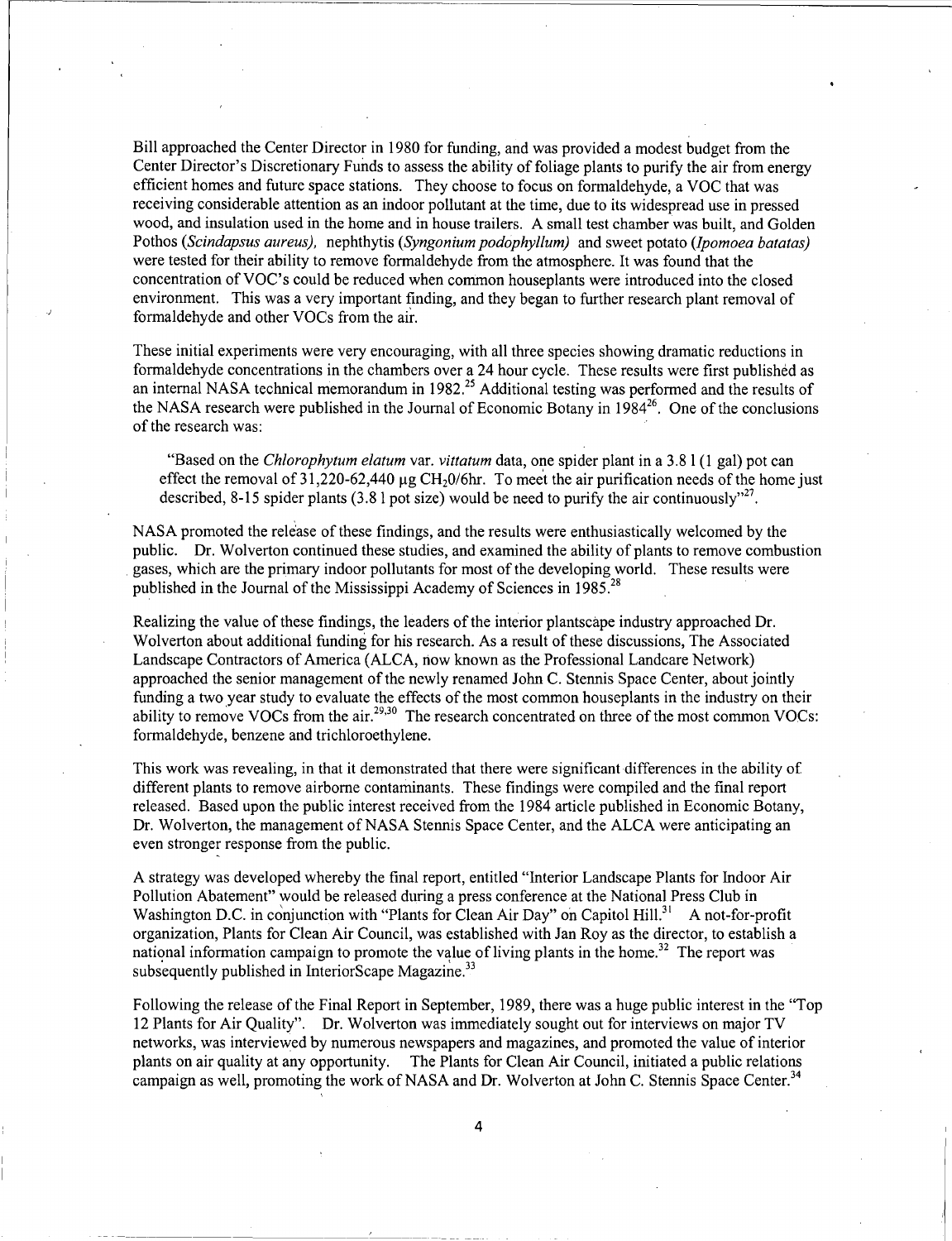NASA funded research in closed environments for long duration space missions from the late 1970's. The Breadboard Project of the Controlled Ecological Life Support Systems (CELSS) program was being constructed at John F. Kennedy Space Center in Florida to test the feasibility of bioregenerative life support on a one person scale, large scale human test facilities were being designed at Lyndon B. Johnson Space Center in Texas, and the private enterprise Space Ventures was developing the Biosphere 2 project in Oracle, Arizona. These projects were focused on using plants for life support. These experiments monitored the production of  $VOC's<sup>35</sup>,<sup>36</sup>$ , but the primary research was directed towards the role of plants for life support<sup>37</sup>

In contrast, Dr. Wolverton, with the support of the management of Stennis Space Center, and backing of the ALCA, chose to scale up the research at Stennis to demonstrate the beneficial role of plants in closed life support systems to maintain a healthy living environment. The result was the construction ofthe Biohome constructed of synthetic materials and engineered for maximum closure of the air exchange and energy efficiency. The Biohome had two spaces: a 32 m<sup>2</sup> living area and a 27.5 m<sup>2</sup> bioregenerative area for reclamation of water and food<sup>38</sup>. The Biohome was constructed entirely of synthetic materials, highly insulated  $(R-40)$ , and tightly sealed. Upon entering the facility, there were high concentrations of VOCs detected, and visitors exhibited symptoms of toxicity, including burning eyes, scratchy throat, trouble breathing and other classic symptoms of sick building syndrome.

A number of low-light tolerant foliage plants were placed into the'Biohome' and the facility allowed to equilibrate for several days. The striking result was that the symptoms of runny eyes were no longer exhibited, and *GC/MS* analysis confirmed the reduction of VOCs in the atmosphere. In order to develop a case study for habitation, a graduate student lived in the chamber for the summer, with no negative health effects observed. An important finding in the study revealed that plants are most effective in removing VOCs in non-ventilated, energy-efficient buildings<sup>39</sup>.

Upon the completion ofits research role, the "BioHome" was moved from the Environmental Research Laboratory to the Stennis Visitor Center and renamed "One Mainstreet Mars", where it continued to serve an educational role on the value of interior plants. The facility was destroyed in 2005 when Hurricane Katrina made landfall along the Mississippi coastline<sup>40</sup>.

In 1990, following the release of the final report of the research on interior plants, Dr. Wolverton retired from NASA and started a small research company, Wolverton Environmental Services, with his wife, Yvonne, and son, John. Prior to his retirement, Dr. Wolverton received many awards from NASA, including induction into the U.S. Space Foundations Hall of Fame in 1988. He was also invited to open the 1989 Aaslmeer Flowertrade Exhibition in the Netherlands, the first American to be awarded that honor.

Wolverton Environmental Services concentrated on obtaining additional data on the use of phytoremediation to address wastewater and indoor air pollution problems. To further demonstrate how interior plants could be used to purify and revitalize indoor air while treating raw sewage, he had such a system installed in a sunroom at his home in Picayune, Mississippi, This system worked successfully for seventeen years before he converted it back to a regular hydroculture plant growth system without raw sewage as the nutrients<sup>41</sup>.

Since leaving NASA, Dr. Wolverton has continued to conduct research, supported the interior plant industry, lectured all over the world and published three books. His first book, *Eco-Friendly Houseplants* was published in the United Kingdom in 1996, then released the following year in the United States under the title *How to Grow Fresh Air.* This book has now been translated into 15 languages and provides the basic information for using plants to improve air quality the world over.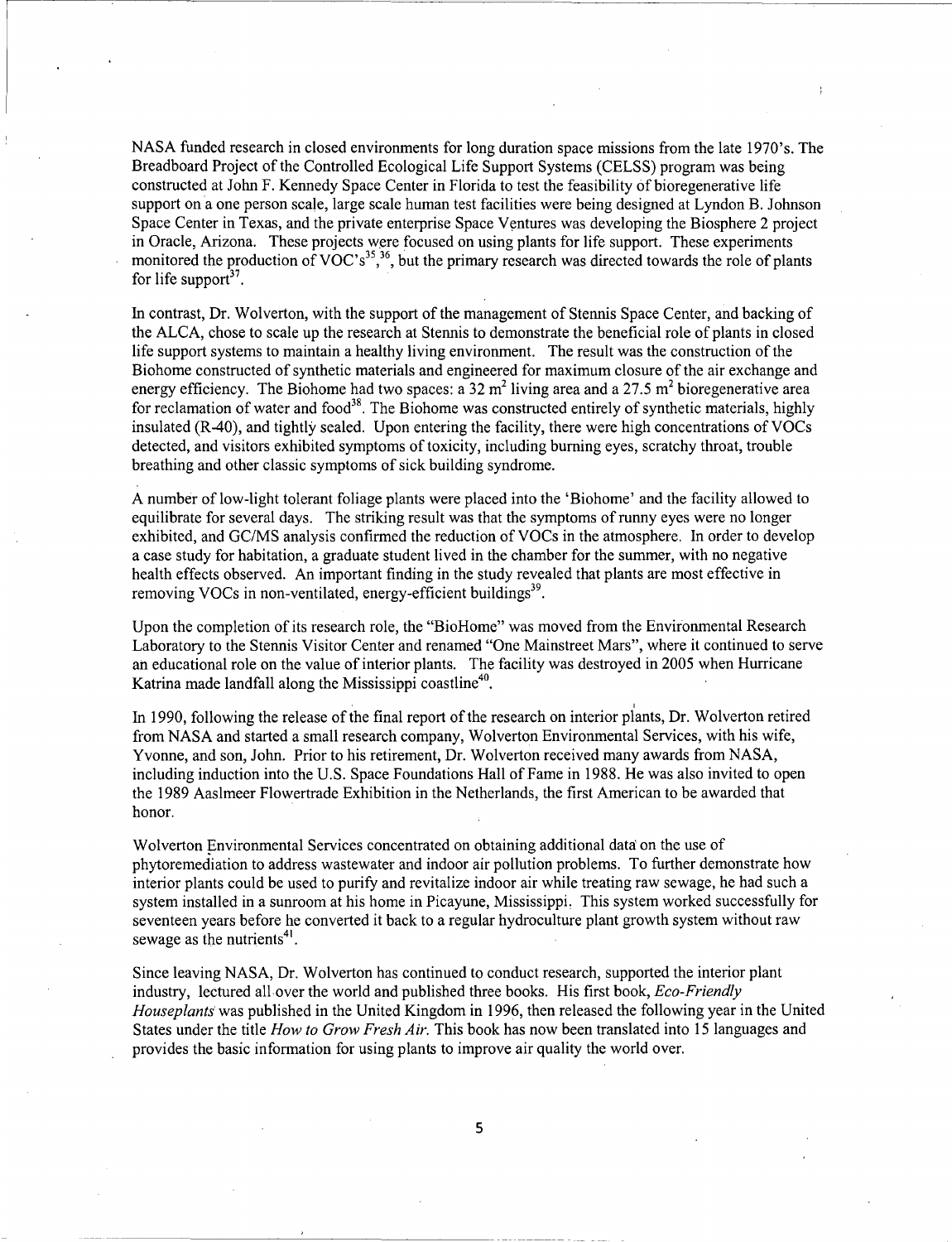Dr. Wolverton served as the scientific spokesperson for the 'Plants for Clean Air Council, participating in campaigns to educate the public about the ability of interior plants to improve indoor air quality and to promote their health benefits. He has participated in publicity tours of most major cities, and is a frequent guest on television and radio shows and is regularly interviewed by newspapers and magazines. Dr. Wolverton has provided hundreds of lectures at professional associations such as the American Institute of Architects, landscape architect gfoups, universities, and local interiorscape associations.

Dr. Wolverton has helped shape public policy by providing testimony before the United States House of Representatives; Subcommittee on Agricultural Development, Food and Drug Administration and Related Services United States Senate; Committee on Environment and Public Works; Subcommittee on Toxic Substances, Environmental Oversight, Research and Development.

For over a decade Dr. Wolverton has also served as a consultant to Takenaka Garden Afforestation, the largest interiorscape company in Tokyo, where 'Ecology Gardens' are designed in hospitals to improve the psychological and physiological health of both patients and employees. The interior gardens are designed to complement the mind/body healing by including plants to improve air quality in a garden that is designed to improve healing and recovery.<sup>42</sup>

Research by Wolverton Environmental Services has found that increasing the flow of air through the root system increases the removal of VOCs significantly more than a single traditional potted plant. This discovery was patented<sup>43</sup>, and he has teamed with a Japanese company, Actree Corporation, to develop what the Japanese firm is marketing as the EcoPlanter. Using high-efficiency carbon filters and a rootlevel circulation system, the pot allows the plant to remove approximately 200 times more VOCs than a single traditionally-potted plant can remove. In the U.S., a similar product is manufactured by U.S. Health Equipment Company under the trade name, Plant Air Purifier.<sup>44</sup>

Dr. Wolverton's most recent book *Plants: Why You Can't Live Without Them* written with Kozaburo Takenaka was published in 2010, and provides an overview of the development of the industry, from small chamber studies at NASA's Mississippi Test Facility (now NASA John C. Stennis Space Center) to. the design of buildings encompassing living walls, atriums and interior landscaping. This book clearly shows the impact that NASA, Dr. Wolverton, and industry-backing, have made to the lives of millions around the world.

Dr. Wolverton's pioneering research at NASA's John C. Stennis Space Center has increased the public's awareness of the critical role of plants in the environment<sup>45</sup>, stimulated debate on the role of interior plants for improving indoor air quality<sup>46,47,48</sup>, expanded research on the role of many plants to improve air quality<sup>49,50,51,52</sup> and provided the foundation for a robust and expanding industry to incorporate living plants into buildings where we live and work $53,54$ .

**Acknowledgements:** The author wishes to extend a sincere appreciation to Dr. Bill Wolverton for his friendship, openness, and insights in preparing this manuscript. Without his input, it would not have been possible. The author also acknowledges NASA for their recognition, and public promotion, of the for reaching impacts of Dr. Wolverton's research.

J

<sup>1</sup> WHO, ed. The World Health Report 2002 : Reducing Risks, Promoting Healthy Life. Geneva, World Health Organization, 2002.

 $<sup>2</sup>$  US Environmental Protection Agency Report to Congress:. Indoor Air Quality: Executive Summary and</sup> Recommendations. 1989. EPA/400/1-89/001A

 $3$  Ibid.

 $<sup>4</sup>$  Ibid.</sup>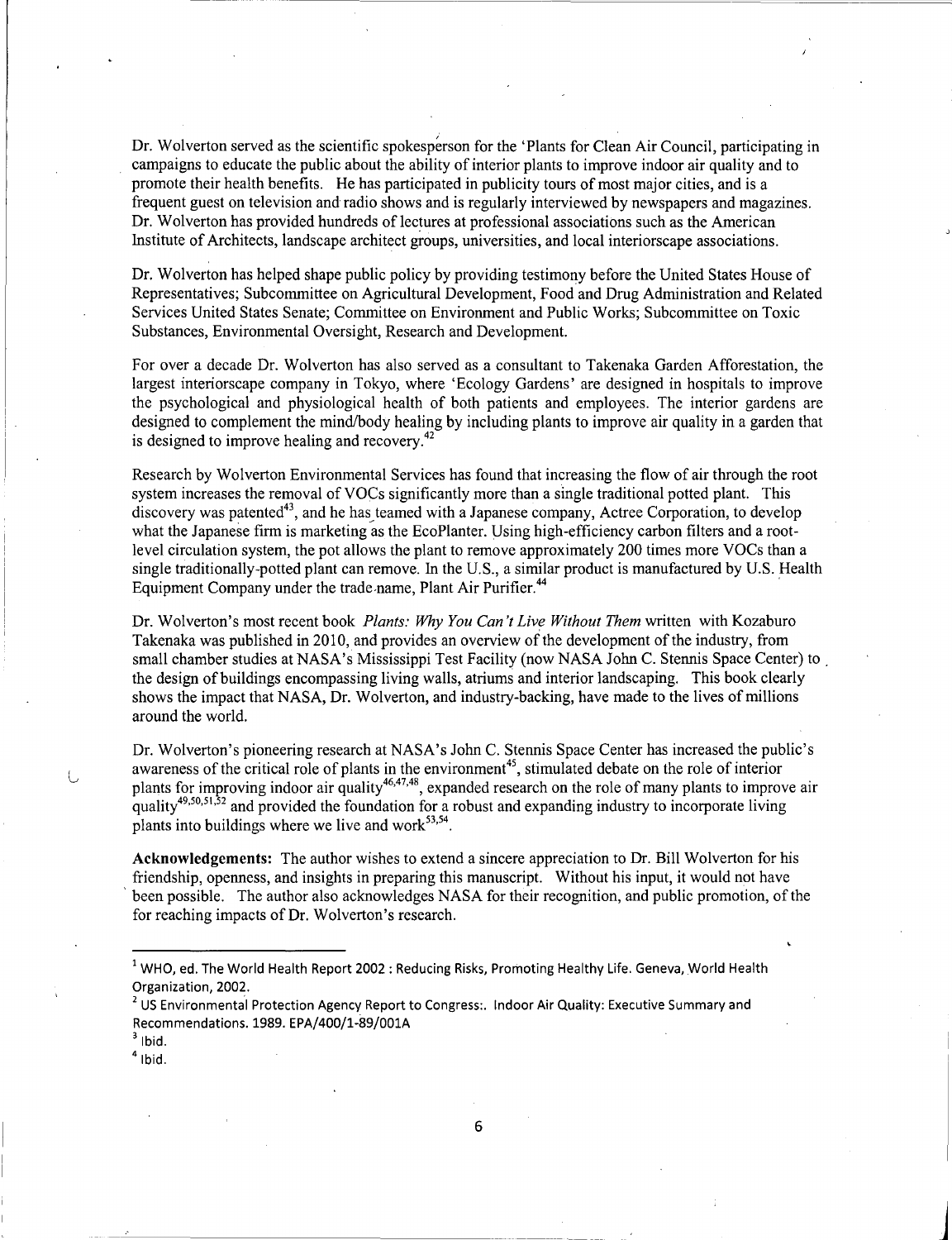<sup>5</sup>Wensing, M, Determination of organic chemical emissions from electronic devices'. In G.Raw, C. Aizlewood and O.Warren (eds). Proc. 8<sup>th</sup> Intern. Conf. on Indoor Air and Climate. Edinburg, UK. 1999, 5: 87-92.

 $\lambda$ 

<sup>6</sup> US Environmental Protection Agency Report to Congress:. Indoor Air Quality in Public Buildings Vol I and II EPA/00/6-88/009ab

 $<sup>7</sup>$  lbid</sup>

<sup>8</sup> Wesington, M. 1999. Determination of organic chemical emissions from electronic sources, in Raw et al. (eds), Proc. 8<sup>th</sup> Intern Conf on Indoor Air and Climate. Edinburg, UK Vol 5: 87-92

<sup>9</sup> Claudio L 2011. Planting Healthier Indoor Air. Environ Health Perspect 119:a426-a427.

http://dx.doi.org/10.1289/ehp.119-a426

 $^{10}$  Heinrich, J. Influence of indoor factors in dwellings on the development of childhood asthma. Ind. J. Hyg Envir Health. 2011. Jan: 214: 1-25

<sup>11</sup> Wolverton, B. C. and Kozaburo Takenaka. 2010. Plants: Why You Can't Live Without Them. Roli Books: New Delhi and references therein

<sup>12</sup> Wheeler et al., 1996 NASA's biomass production chamber: A testbed for bioregenerative life support studies Advances in Space Research Vol 18, Issues 4-5,1996, Pages 215-224.

<sup>13</sup> Gitelson et. al. 1989. Long-term experiments on man's stay in biological life-support system

Advances in Space Research, vol 9(8): 65-71.

<sup>14</sup> Wheeler et al., 1996 NASA's biomass production chamber: A testbed for bioregenerative life support studies Advances in Space Research Vol 18, Issues 4-5, 1996, Pages 215-224.

<sup>15</sup> Herring, Way Station to Space: A History of the John C. Stennis Space Center. NASA SP-4310. 1997.

<sup>16</sup> Bill Wolverton, personal communication

<sup>17</sup> US Patent 3,634,278, January, 1972

<sup>18</sup> US Patent 3,714,349, January, 1973

<sup>19</sup> US Patent 3,725,269, April, 1973

<sup>16</sup> US Patent 3,714,349, January, 1973<br><sup>19</sup> US Patent 3,725,269, April, 1973<br><sup>20</sup> Bill Wolverton, personal communication<br><sup>21</sup> Common Water Hyacinth ( *Eichhornia crassipes)* is native to rapidly growing aquatic plant nati region of South America. Upon introduction to the United States, it naturalized and has developed into an aggressive invasive species.

 $^2$  NASA's National Space Technology Laboratory at John C. Stennis Space Center, Mississippi.

<sup>23</sup> Herring, M.R. 1997. Way Station to Space: A History of the John C. Stennis Space Center. NASA SP-4310. Chapter 12

<sup>24</sup> http://www.nasa.gov/centers/johnson/slsd/about/divisions/hefd/facilities/toxicology-saa.html (accessed 10 October, 2011)

<sup>25</sup> Wolverton, B<sup>y</sup> C. and Rebecca C. McDonald. 1982. Foliage plants for removing formaldehyde from contaminated air inside energy-efficient homes and future space stations. NASA Technical Memorandum TM-84674. 1-13 pp.

<sup>26</sup> Wolverton, B. C., Rebecca C. McDonald, and E. A. Watkins, Jr. 1984. Foliage plants for removing indoor air pollutants from energy-efficient homes. Economic Botany. 38(2):224-228.  $27$  Ibid.

<sup>28</sup> Wolverton, B. c., R. C. McDonald, and Hayne H. Mesick. 1985. Foliage plants for indoor removal of the primary combustion gases carbon monoxide and nitrogen. J MS Acad Sci.30:1-8.

<sup>29</sup> B. Wolverton, personal communication

<sup>30</sup> Wolverton, B. C. and Kozaburo Takenaka. 2010. Plants: Why You Can't Live Without Them. Roli Books: New Delhi and references therein. )

<sup>31</sup> Wolverton, B. C., Ann Johnson and Keith Bounds. 1989. Interior landscape plants for indoor air pollution abatement Final Report-September, 1989, NASA John C. Stennis Space Center

<sup>32</sup> B. Wolverton, Personal communication, and detailed in Wolverton, B. C. and Kozaburo Takenaka. 2010. Plants: Why You Can't Live Without Them. Roli Books: New Delhi and references therein.

<sup>33</sup> Wolverton, B. C., Ann Johnson and Keith Bounds. 1989. Interior landscape plants for indoor air pollution abatement. Interiorscape 8(6):37-63.

<sup>34</sup> NASA Spinoff, 1989, Cleaner Air for Home and Office, pg 72-78.

J